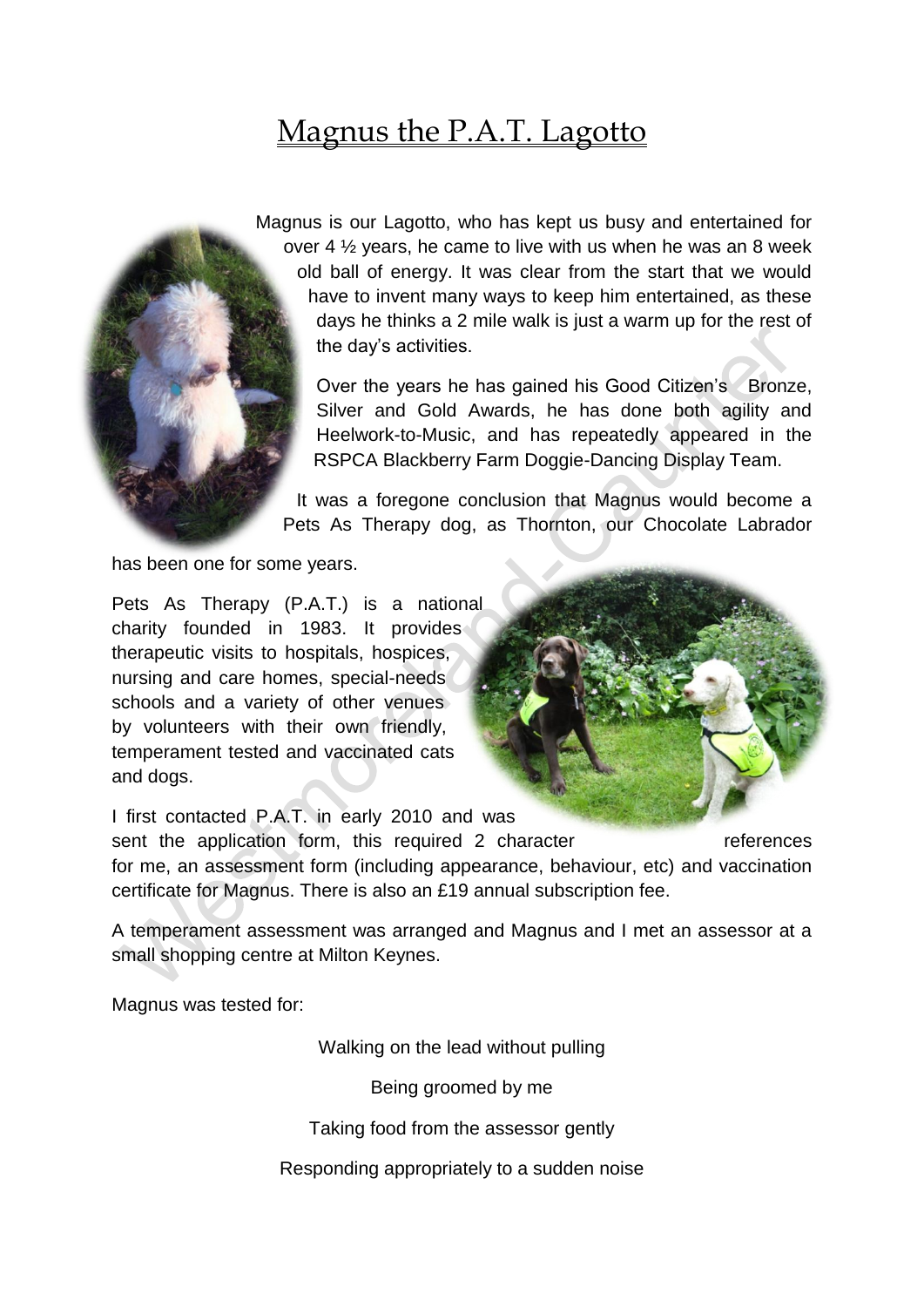Being well controlled whilst I spoke with the assessor

He also demonstrated that I could hold him firmly without fuss

General health and cleanliness

It is unfortunate that, aside from his many sparkling qualities, Magnus, at that time, was easily spooked by the sight of strange hats, feathers… and bald heads. And although he happily spoke to everyone who happened to pass at the shopping centre, when the assessor bent down to talk to him, Magnus couldn't help but notice the shiny surface of the his folically-challenged head and from then on refused to have anything to do with him. And thus it was that Magnus failed his first test.

Magnus passed his second test on  $16<sup>th</sup>$  August 2010 with flying colours.

Since then, Magnus has regularly visited Care-homes for adults, and has also represented Pets As Therapy in various shows including The Waddesdon Woof, The Vale Housing Association Dog Show, Discover Dogs and Crufts. He even appears on the opening page of the P.A.T. website (middle left picture).



Your dog must wear his/her ID jacket, P.A.T. collar and lead, along with an ID tag.

Before going on a visit, you have to ensure that your dog is clean and healthy.



Your dog needs to be calm and quiet, and must not jump up or perform tricks.